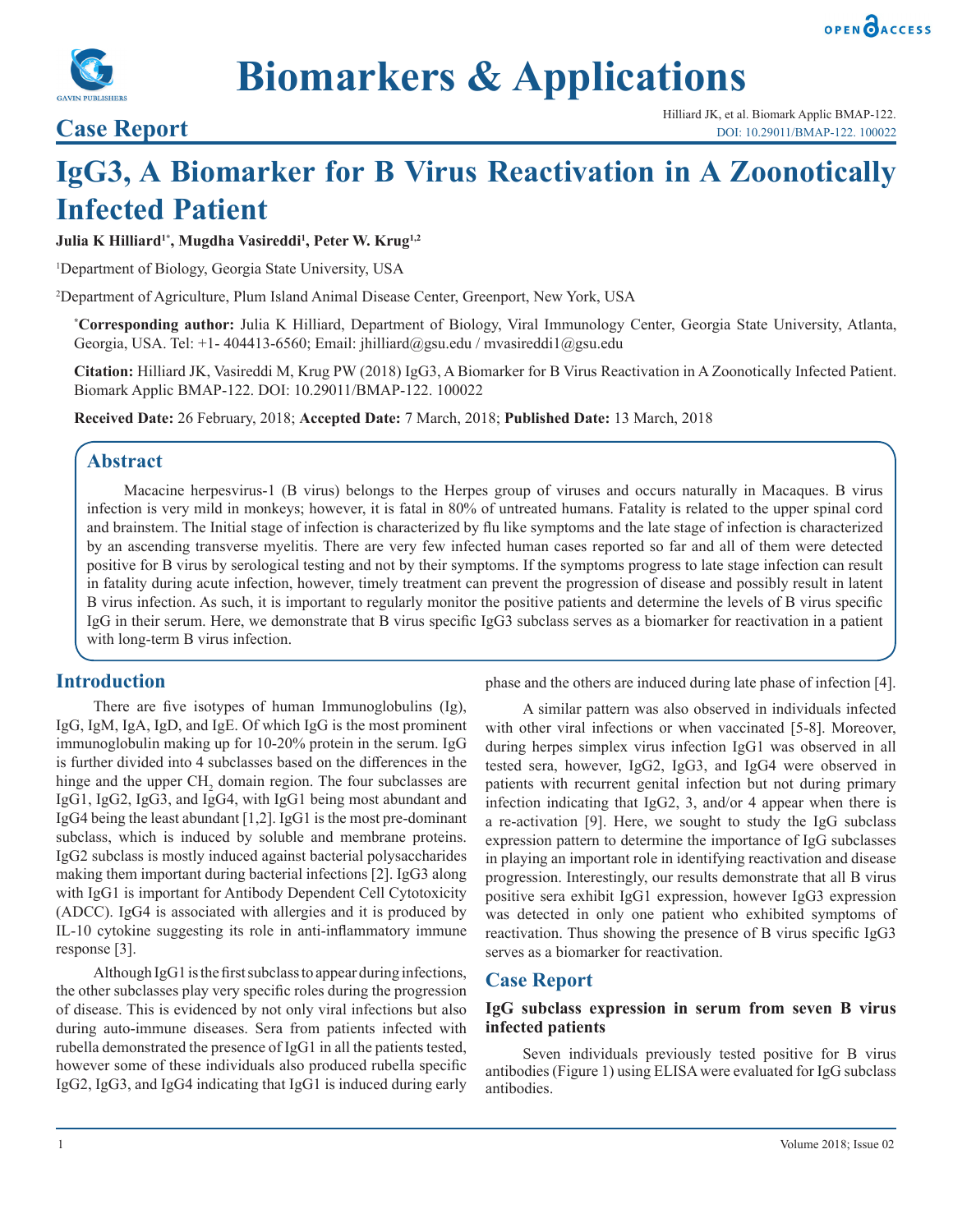

**Figure 1:** Normalized OD values for B Virus Specific IgG in 7 patients with early and late stages of infection.

These seven patients were evaluated for IgG subclass antibodies in serum collected at an early stage and late stage of infection except for patient 6 and 7. Patient samples 6 and 7 were obtained from patients who were fatally infected with B virus and did not develop strong B virus antibodies because of their quick death as a result of B virus infection. Only serum from patient 1 showed the expression of IgG3 at a later stage of infection (Figure 2). This stage of infection was suspected to be after reactivation due to patient's apparent symptoms consistent with symptoms observed during reactivation.



**Figure 2:** Normalized OD values for B virus specific IgG subclasses. OD values above 0.15 are considered positive.

#### **IgG subclass profile for patient 1 with multiple sera over a span of >10 years**

We then wanted to evaluate multiple sera collected from

patient 1 over a period of  $>10$  years for the expression of IgG subclasses (Figure 3). Our results suggest that the patient 1 developed IgG3 antibodies around the same time when he started showing symptoms of reactivation indicating that recurrent infection corresponds to the production of IgG3 antibody production. In addition, avidity of B virus specific antibodies in Patient 1 serum collected during later dates was also increased significantly. These results indicate that the presence of IgG3 in the serum can serve as a biomarker for reactivation.



**Figure 3:** Normalized OD values for IgG subclass expression specific to B virus infection in Patient 1 over a period of >10 years.

#### **Discussion**

The availability of antibodies to detect various human IgG subclasses has helped in understanding the development of antibodies upon natural infection or vaccination. In a study reported by Skvaril et al demonstrated the presence of IgG1 specific antibodies in both vaccinated and unvaccinated groups, however IgG2, IgG3, and IgG4 subclass profile was different between different groups [10]. The importance of IgG subclasses was shown for other viral infections, such as, Epstein-barr virus infection [8], HIV/AIDS [11], and CMV (Cytomegalovirus) infections [12]. These studies suggest that the subclass switch might be dependent on the infection and the progression of infection itself. Thus, testing for IgG subclasses is potentially a useful tool in determining the stage of infection. Diagnosing IgG subclass variations has also been shown to be a potential method to determine cancer progression [13,14]. Herpes B virus infection in humans is fatal in 80% of untreated patients, therefore close monitoring of serum IgG subclass antibodies will help healthcare providers in determining best patient care.

#### **References**

1. [Schur PH \(1988\) IgG subclasses, A historical perspective. Mono](https://www.ncbi.nlm.nih.gov/pubmed/3290655)graphs in allergy 23: 1-11.